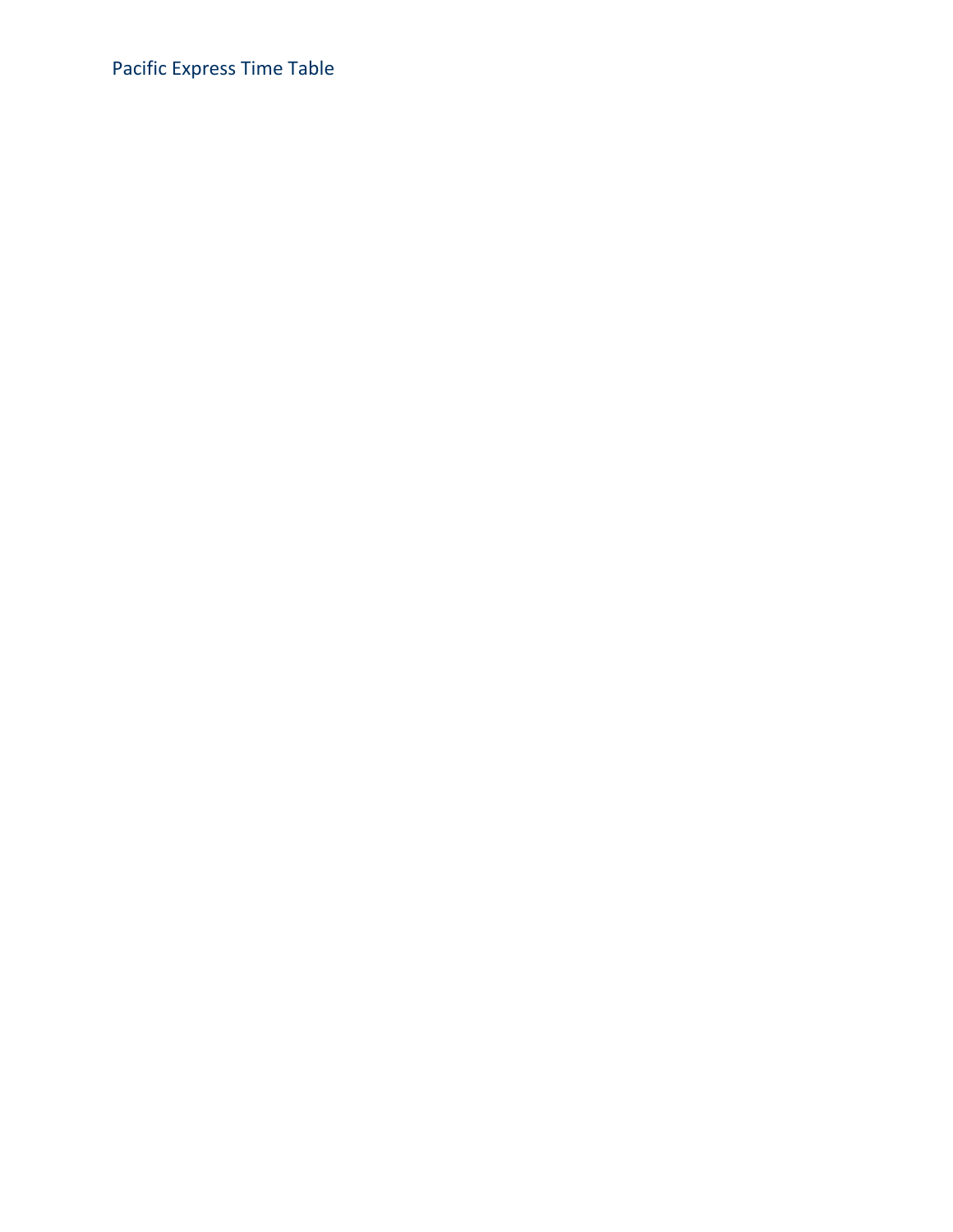## Pacific Express Time Table

|                         | <b>SUVA</b> | <b>NAVUA</b>       |                    | <b>PACIFIC SIGATOK</b><br>A | <b>SIGATOKA NADI</b>                                  |            | <b>NADI</b>    | <b>LAUTOK</b><br>A | <b>BA</b>  |
|-------------------------|-------------|--------------------|--------------------|-----------------------------|-------------------------------------------------------|------------|----------------|--------------------|------------|
|                         | <b>DEP</b>  | <b>DEP</b>         | <b>HARBOU</b><br>R | <b>ARR</b>                  | <b>DEP</b>                                            | <b>DEP</b> | <b>AIRPORT</b> | <b>ARR</b>         | <b>ARR</b> |
| <b>Express</b>          | 1.00am      | 1.50am             | 2.05am             | 3.35am                      | 3.40am                                                | 4.55am     | 5.10am         | 5.40am             |            |
| Mondays<br>$^{\star}$   |             |                    |                    |                             | <b>Express Tuesdays if Monday is a Public Holiday</b> |            |                |                    |            |
| Express<br>Daily        | 6.45am      | 7.35am             | 7.50am             | 9.20am                      | 9.35am                                                | 10.50am    | 11.05am        | 11.35am            |            |
| Express<br>Daily        | 8.30am      | 9.15am             | 9.30am             | 11.00am                     | 11.15am                                               | 12.40pm    | 12.55pm        | 1.30pm             |            |
| <b>Express</b><br>Daily | 9.30am      | 10.20am            | 10.35am            | 12.05pm                     | 12.20pm                                               | 1.35pm     | 1.50pm         | 2.20 <sub>pm</sub> |            |
| <b>Express</b><br>Daily | 12.10p<br>m | 1.00pm             | 1.15pm             | 2.45pm                      | 3.00pm                                                | 4.15pm     | 4.30pm         | 5.00pm             |            |
| <b>Express</b><br>Daily | 3.00pm      | 3.50 <sub>pm</sub> | 4.05pm             | 5.50pm                      | 6.00pm                                                | 7.15pm     | 7.30pm         | 7.55pm             | 8.40pm     |
| Express<br>Fri          | 5.00pm      |                    | 6.00pm             | 7.30pm                      | 7.50pm                                                | 9.05pm     | 9.20pm         | 9.50pm             |            |
| Express<br>Daily        | 5.30pm      | 6.20 <sub>pm</sub> | 6.35pm             | 8.05pm                      | 8.20pm                                                | 9.35pm     | 9.50pm         | 10.20pm            |            |
| Express<br>Fri          | 6.00pm      | 6.50pm             | 7.05pm             | 8.35pm                      | 8.45pm                                                | 10.00pm    | 10.15pm        | 10.45pm            |            |

|                         | <b>BA</b>  | <b>LAUTOK</b><br>A | <b>NADI</b>        | <b>NADI</b> | <b>SIGATOKA SIGATOK</b>                               | A          | <b>PACIFIC</b>     | <b>NAVUA</b> | <b>SUVA</b> |
|-------------------------|------------|--------------------|--------------------|-------------|-------------------------------------------------------|------------|--------------------|--------------|-------------|
|                         | <b>DEP</b> | <b>DEP</b>         | <b>AIRPOR</b><br>т | <b>DEP</b>  | <b>ARR</b>                                            | <b>DEP</b> | <b>HARBOU</b><br>R | <b>DEP</b>   | <b>ARR</b>  |
| <b>Express</b>          |            |                    |                    |             |                                                       |            |                    |              |             |
| Mondays<br>$\star$      |            | 1.00am             | 1.30am             | 1.50am      | 3.00am                                                | 3.05am     | 4.35am             | 4.55am       | 5.40am      |
|                         |            |                    |                    |             | <b>Express Tuesdays if Monday is a Public Holiday</b> |            |                    |              |             |
| <b>Express</b><br>Daily |            | 6.30am             | 7.00am             | 7.20am      | 8.30am                                                | 8.45am     | 10.15am            | 10.35am      | 11.20a<br>m |
| <b>Express</b><br>Daily | 6.15am     | 7.00am             | 7.25am             | 7.50am      | 9.00am                                                | 9.10am     | 11.00am            | 11.20am      | 12.05p<br>m |
| <b>Express</b><br>Daily |            |                    |                    | 9.00am      | 10.10am                                               | 10.25am    | 11.55am            | 12.15pm      | 1.00pm      |
| <b>Express</b><br>Daily |            | 12.10pm            | 12.40pm            | 1.00pm      | 2.10pm                                                | 2.25pm     | 3.55 <sub>pm</sub> | 4.15pm       | 5.00pm      |
| Express<br>Daily        |            | 3.50pm             | 4.20pm             | 4.40pm      | 5.50pm                                                | 6.00pm     | 7.30pm             | 7.50pm       | 8.35pm      |
| Express<br>Fri          |            | 5.00pm             | 5.30pm             | 5.50pm      | 7.00pm                                                | 7.15pm     | 8.45pm             | 9.05pm       | 9.50pm      |
| <b>Express</b><br>Daily |            | 5.30pm             | 6.00pm             | 6.20pm      | 7.30pm                                                | 7.45pm     | 9.15pm             | 9.35pm       | 10.20p<br>m |
| <b>Express</b><br>Fri   |            | 6.00pm             | 6.30pm             | 6.50pm      | 8.00pm                                                | 8.10pm     | 9.40pm             | 10.00pm      | 10.45p<br>m |
|                         |            |                    |                    |             |                                                       |            |                    |              |             |